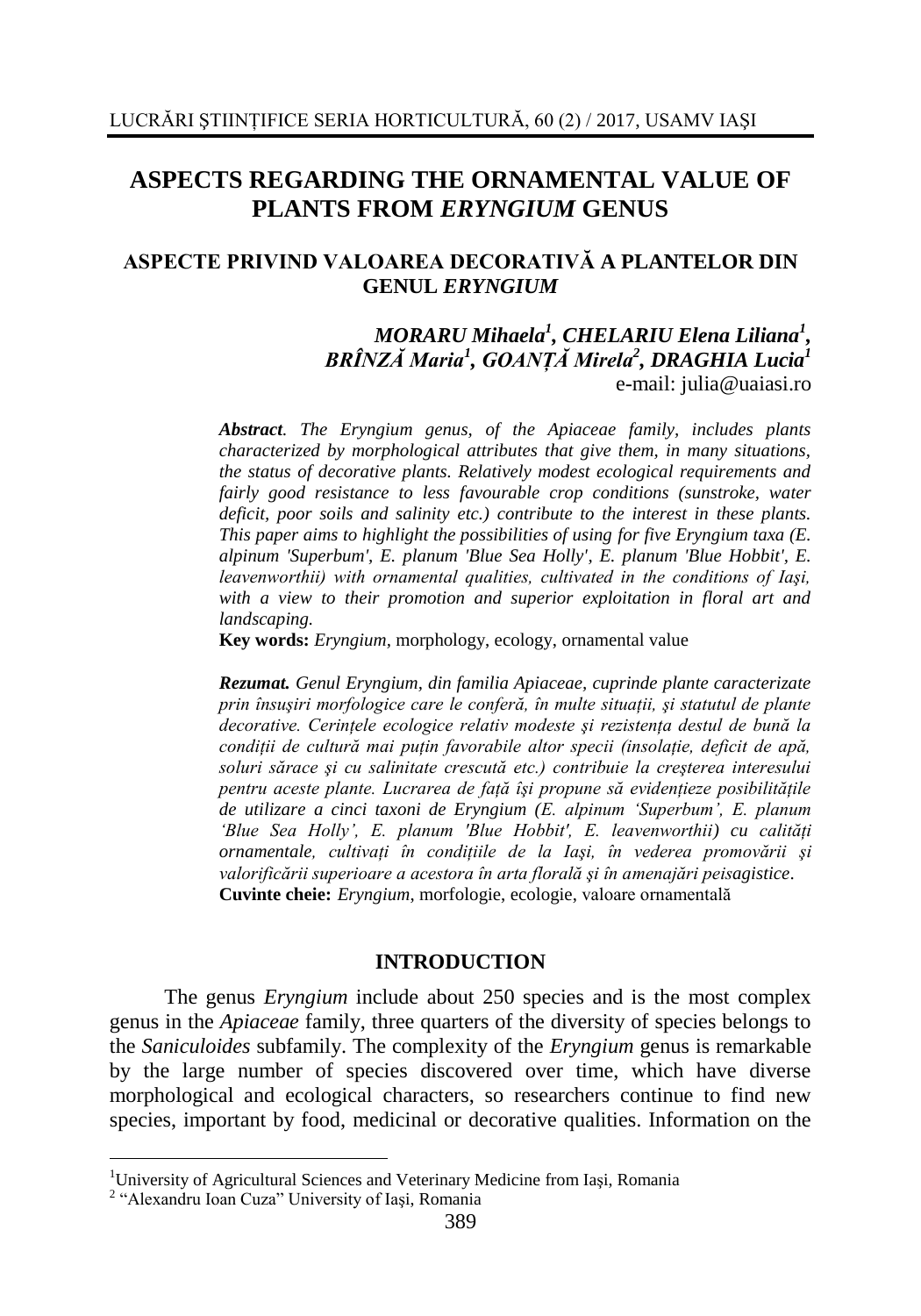## LUCRĂRI ŞTIINŢIFICE SERIA HORTICULTURĂ, 60 (2) / 2017, USAMV IAŞI

morphology, diversity, distribution, karyology and ecological preferences of *Eryngium* species is due to studies by numerous researchers who have devoted some of their professional activity to the knowledge of these plants (Calvino *et al*., 2010).

Representatives of the genus *Eryngium* are perennial or annual plants with fascicular roots (in some cases, a few meters long), erect (sometimes prostrate) stems, rigid leaves, whole or divided, small sessile flowers, grouped in umbels (elongated, spheres or cylindrical). As specific formations, there are the brackets at the base of each flower and the bracts surrounding the base of the inflorescence (first, the smallest and the simplest, and the other better developed the whole or split pens). The fruits are achene, generally oval, slightly flattened, with a rough, scaly covered surface with spines (Wörz and Diekmann, 2010).

Species and cultivars of the *Eryngium* genus can adapt to different environmental conditions. Some of them can grow in poor, dry, saline soils, others thrive in typical garden soil, and one species, *Eryngium aquaticum*, is appreciated for the water gardens (Armitage, 2008). Plants of this genus prefer wet and well-drained soils. Perennial species do not support cold soils that retain water in winter, because it can have a negative effect on the roots.

*Eryngium* species were grown for the first time in the 18th century, after being brought from the journeys by botanists and plants collectors. Due to the growing demand for new ornamental plants, the ornamental interest in these plants has increased since 1970, being appreciated for their less common appearance, but also for the interesting colour or shape of the inflorescences (tab. 1).

*Table 1*

| <b>Species/Cultivars</b> | Height (m)    | <b>Blooming period</b> | <b>Flower</b><br>color |
|--------------------------|---------------|------------------------|------------------------|
| Eryngium alpinum         | 0.60          | July-September         | blue purple            |
| Eryngium amethystinum    | 0.60          | July-August            | blue purple            |
| Eryngium aquaticum       | 1.20-1.80     | July-August            | light blue             |
| Eryngium agavifolium     | 0.45          | July-September         | green                  |
| Eryngium bourgati        | 0.45          | July-August            | blue purple            |
| Eryngium creticum        | $0.25 - 1.0$  | June-August            | light blue, white      |
| Eryngium giganteum       | 1.50-2.10     | June-August            | blue, light green      |
| Eryngium leavenworthii   | $0.8 - 0.9$   | July-September         | blue purple            |
| Eryngium oliverianum     | $0.60 - 0.90$ | July-September         | blue purple            |
| Eryngium pandanifolium   | 2.5           | July-September         | silver purple          |
| Eryngium planum          | 0.90          | July-August            | blue purple            |
| Eryngium yuccifolium     | $0.5 - 1.0$   | June-September         | whiteish green         |
| Eryngium variifolium     | 0.40          | July-August            | silver blue            |

**The decorative characters of the main ornamental species of** *Eryngium* (after Taylor, 1983)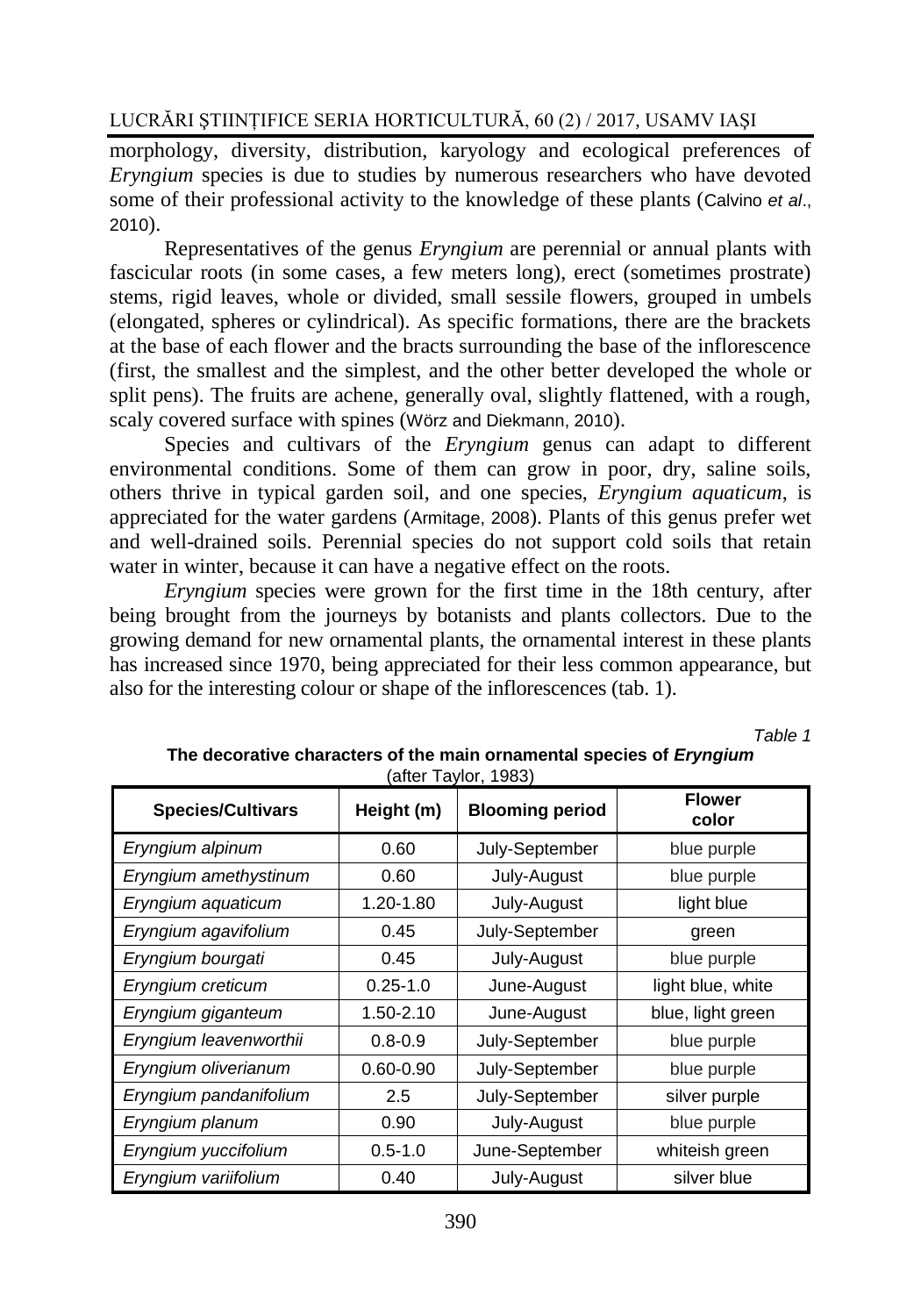## LUCRĂRI ŞTIINŢIFICE SERIA HORTICULTURĂ, 60 (2) / 2017, USAMV IAŞI

They are also known for phytochemical properties (diuretics, aromatics, expectorants) and are frequently used in phytopharmacy (Moerman, 1988).

#### **MATERIAL AND METHOD**

This paper brings to the front some *Eryngium* taxa (*E. alpinum* 'Superbum', *E. planum* 'Blue Sea Holly', *E. planum* 'Blue Hobbit', *E. leavenworthii*) with ornamental value, cultivated in the collection of Floriculture discipline at the University of Agricultural Sciences and Veterinary Medicine from Iaşi. The main goal is to promote them in culture, taking into account the advantages of a relatively simple technology and the possibility of much diversified exploitation.

*Eryngium alpinum* **L.** is a perennial hemicryptophyte species from Austria, Liechtenstein, Croatia, France, Switzerland, Italy and Slovenia. It develops in alpine, rocky and wetland pastures, at an altitude of 1500-2000 m, on soils with a pH between 8 and 10 (Gygax *et al*., 2013). Cv. 'Superbum' (fig. 1 a) is noticeable by the blue metallic inflorescences,

*Eryngium planum* **L.** originates from Central Europe, Yugoslavia, Caucasus, Western Siberia, Central Asia. The plants have heights ranging from 70 to 100 cm, glaucous leaves, blue flowers grouped in umbels, achene fruit. Plants prefer a sunny position and sandy soil, with a pH between 8 and 10 (Taylor, 1983). Cv. 'Blue Sea Holly' has stems in size at 70-100 cm and light blue flowers (fig. 1 b), and cv. 'Blue Hobbit' shows through the dwarf port and intense blue inflorescences (fig. 1 c).

*Eryngium leavenworthii* **Torr & A. Gray** is an annual native species from North America's prerogatives. The plants grow properly in places with sunny exposure, reaching heights of up to 90 cm. The foliage is glaucous, which is coloured in autumn, in purple (Mathew and Hall, 2003).



**Fig. 1** The appearance of the plants *Eryngium alpinum* 'Superbum' **(a)**, *Eryngium planum* cv. 'Blue Sea Holly' **(b)**, *Eryngium planum* 'Blue Hobbit' **(c)** and *Eryngium leavenworthii* **(d)** (original)

Establishing experimental crops for both annual and perennial plants was done with greenhouse seedlings. For a uniform flowering quality, it is important that the cold season is identified in perennial plants naturally with the winter season or can be achieved with thermal treatments. It should also be noted that in the perennial species the plants obtained from the seeds bloom in the second year.

## **RESULTS AND DISCUSSIONS**

*Eryngium* species with ornamental characters have been described by recognized botanists and scientists such as: Carl Linnaeus, 1753 (*E. alpinum, E.*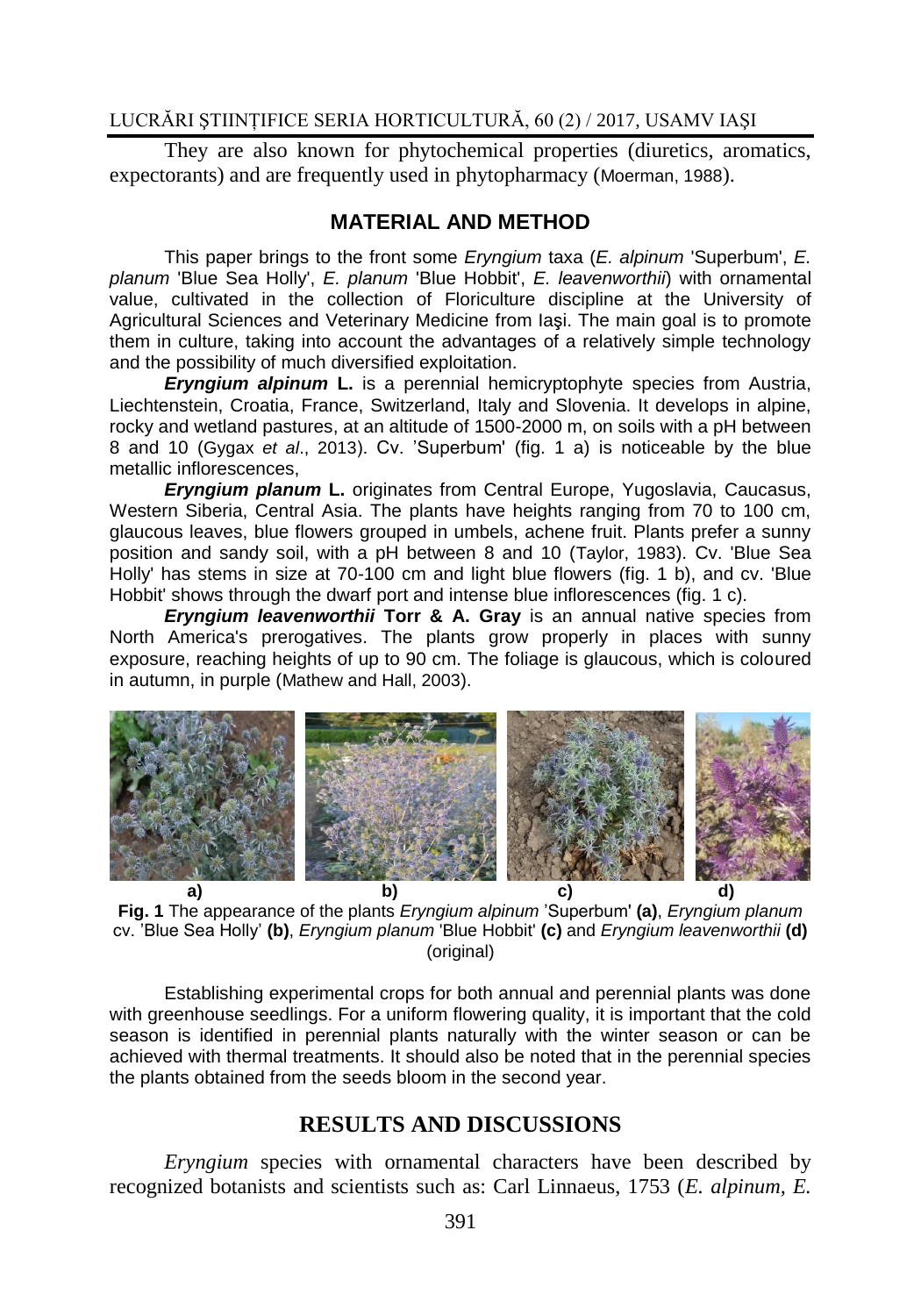LUCRĂRI ŞTIINŢIFICE SERIA HORTICULTURĂ, 60 (2) / 2017, USAMV IAŞI

*maritimum*, *E. planum, E. aquaticum)*; André Michaux, 1803 (*E. yuccifolium*); Friedrich August Marschall Von Bieberstein, 1808 (*E. giganteum);* Ernest Saint-Charles Cosson, 1875 (*E. variifolium)*; François Delaroche, (*Eryngium* x *oliverianum*); John Merl (*E. yuccifolium* var. *synchaetum*); Edward Lee Greene, 1895 (*E. alismifolium*); Jean-Baptiste Pierre Antoine de Monet de Lamarck (*E. creticum*); Asa Gray, Mildred Esther Mathias, (*E. aquaticum* var. *ravenelii*); Melines Conklin Leavenworthii (*E. leavenworthii*) (Wörz, 2004).

The morphological characters of the *Eryngium* taxa studied and cultivated under the conditions of Iasi determine their use in different ways. It is noticeable that it generally falls within the category of medium-sized plants (approximately 70-100 cm), which are blooming in summer (tab. 2).

*Table 2*

| <b>Species/Cultivars</b>      | Height<br>(m) | <b>Blooming</b><br>period | <b>Flower</b><br>colour | <b>Ornamental use</b>                                                           |
|-------------------------------|---------------|---------------------------|-------------------------|---------------------------------------------------------------------------------|
| E. alpinum<br>'Superbum'      | $0.70 - 1.00$ | June-July                 | metallic<br>blue        | cut flower: fresh and dry<br>landscaping: groups, rocks<br>garden, colour spots |
| E. planum<br>'Blue Sea Holly' | $0.70 - 1.00$ | July-August               | light<br>blue           | cut flower: fresh and dry<br>landscaping: groups, rocks<br>garden, colour spots |
| E. planum<br>'Blue Hobbit'    | $0.20 - 0.30$ | June-July                 | dark<br>blue            | landscaping<br>design:<br>groups, mixed<br>borders.<br>rocks garden             |
| E. leavenworthii              | 0.90          | July-<br>September        | purple                  | cut flower: fresh and dry<br>landscaping: groups, rocks<br>garden, colour spots |

#### **Morphological characters and possibilities of using of** *Eryngium* **taxa cultivated under the Iaşi conditions**

In landscaping, *Eryngium* plants are useful because they are light-loving and can be positioned in full sun, decorating areas where other flower plants do not resist. It is recommended to use these species in mixed bordering arrangements along with other resistant species. The silver or blue bracts, typical of the *Eryngium* species, can be perfectly combined with almost any type of decorative plant (tab. 2).

In addition to the design that plants offer in gardens (fig. 1), *Eryngium* flowers can be used in floral arrangements (fig. 2) both fresh and dry (as immortal). In 1991, *Eryngium* was ranked by Armitage as the top 30 plants suitable for dry use.

The blooming period is summer. For *Eryngium* taxa, harvesting occurs when the inflorescences and bracts are coloured in characteristic shades (Scoggins, 2002).

Storage in refrigerated warehouses at temperatures of 4-5ºC, without water, can be done for 7-10 days (Armitage, 1993, 1991); in water-filled pots the flowers resist even 30 days, but the foliage is around 7-10 days (Cantor and Buta, 2010). Also, low positive temperatures intensify flowers' colours (Whynman, 1993).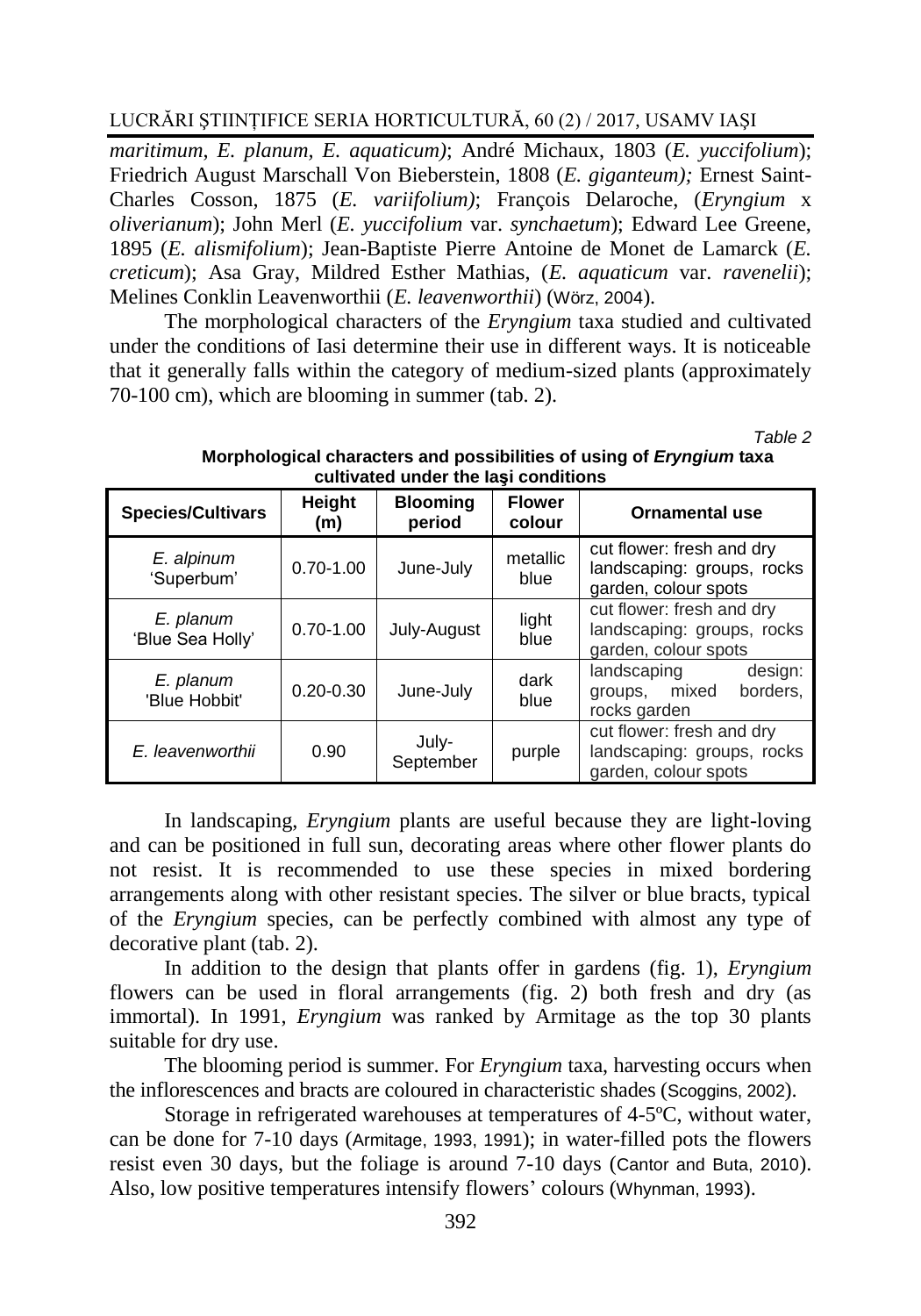



**Fig. 2** Floral design with inflorescences of *E. alpinum* 'Superbum' **(a)** and *E. planum* cv. 'Blue Sea Holly' **(b, c)** (original)

# **CONCLUSIONS**

1. The genus *Eryngium* is one of the largest and most complex genus of the *Apiaceae* family and includes species of medicinal and ornamental importance.

2. Research has shown that *Eryngium* species have moderate environmental requirements, being adapted to a temperate climate, perennials being resistant to low temperatures.

3. From an economic point of view, generative multiplication is recommended, with the specification that perennial plants bloom from the second year. Splitting of bushes, although recommended, requires attention because plants have a sensitive root system and do not easily support transplantation.

4. Species / cultivars of *Eryngium* have decorative importance in the summer months, through habitus, colour and inflorescences.

5. Because of their rusticity, they can be used in group arrangements,